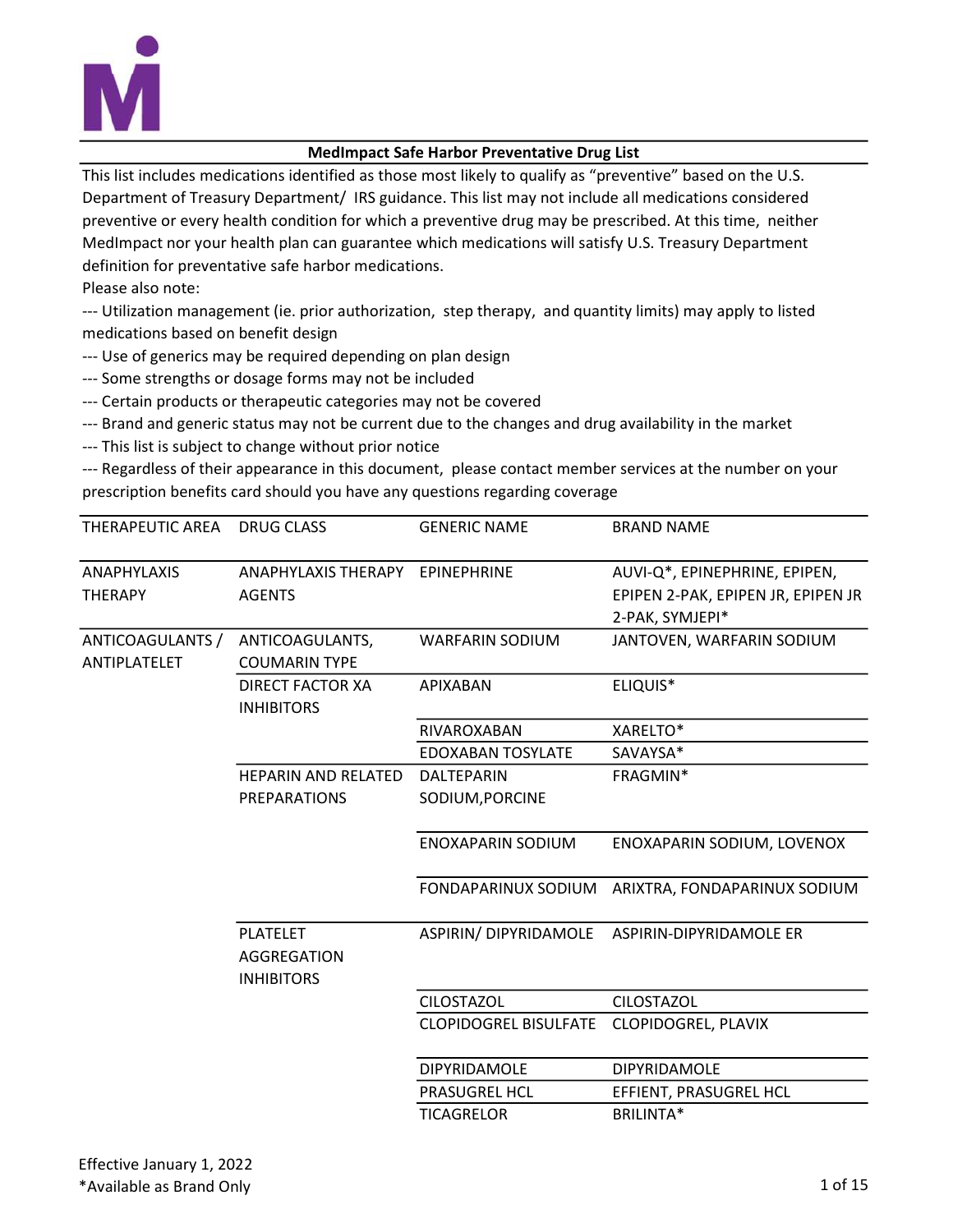

| THERAPEUTIC AREA       | DRUG CLASS                                                | <b>GENERIC NAME</b>                      | <b>BRAND NAME</b>                                                      |
|------------------------|-----------------------------------------------------------|------------------------------------------|------------------------------------------------------------------------|
|                        |                                                           | <b>VORAPAXAR SULFATE</b>                 | ZONTIVITY*                                                             |
|                        | SICKLE CELL ANEMIA<br><b>AGENTS</b>                       | HYDROXYUREA                              | DROXIA*, SIKLOS*, HYDREA                                               |
|                        |                                                           | <b>GLUTAMINE</b>                         | ENDARI*                                                                |
|                        | <b>THROMBIN</b>                                           | <b>DABIGATRAN ETEXILATE</b>              | PRADAXA*                                                               |
|                        | INHIBITORS, SELECTIVE, D MESYLATE<br>IRECT, & REVERSIBLE  |                                          |                                                                        |
| <b>ASTHMA AND COPD</b> | ANTICHOLINERGICS,<br>ORALLY INHALED LONG<br><b>ACTING</b> | TIOTROPIUM BROMIDE                       | SPIRIVA RESPIMAT*, SPIRIVA*                                            |
|                        |                                                           | UMECLIDINIUM BROMIDE INCRUSE ELLIPTA*    |                                                                        |
|                        |                                                           | <b>ACLIDINIUM BROMIDE</b>                | TUDORZA PRESSAIR*                                                      |
|                        |                                                           | REVEFENACIN                              | YUPELRI*                                                               |
|                        |                                                           | <b>GLYCOPYRROLATE</b>                    | SEEBRI NEOHALER*                                                       |
|                        |                                                           | GLYCOPYRROL/                             | LONHALA MAGNAIR STARTER*                                               |
|                        |                                                           | NEBULIZER/ ACCESSOR                      |                                                                        |
|                        |                                                           | GLYCOPYRROLATE/                          | LONHALA MAGNAIR REFILL*                                                |
|                        |                                                           | NEB.ACCESSORIES                          |                                                                        |
|                        | <b>BETA-ADRENERGIC</b>                                    | ALBUTEROL SULFATE                        | ALBUTEROL SULFATE, ALBUTEROL                                           |
|                        | AGENTS, INHALED,                                          |                                          | SULFATE HFA, PROAIR DIGIHALER*,                                        |
|                        | <b>SHORT ACTING</b>                                       |                                          | PROAIR HFA, PROAIR RESPICLICK*,                                        |
|                        |                                                           |                                          | PROVENTIL HFA, VENTOLIN HFA                                            |
|                        |                                                           | LEVALBUTEROL HCL                         | LEVALBUTEROL CONCENTRATE,                                              |
|                        |                                                           |                                          | LEVALBUTEROL HCL, XOPENEX,                                             |
|                        |                                                           |                                          | <b>XOPENEX CONCENTRATE</b>                                             |
|                        |                                                           |                                          | LEVALBUTEROL TARTRATE LEVALBUTEROL TARTRATE HFA,<br><b>XOPENEX HFA</b> |
|                        | BETA-ADRENERGIC<br>AGENTS, ORALLY<br>INHALED, LONG ACTING |                                          | FORMOTEROL FUMARATE FORMOTEROL FUMARATE,<br>PERFOROMIST                |
|                        |                                                           | SALMETEROL XINAFOATE SEREVENT DISKUS*    |                                                                        |
|                        |                                                           | ARFORMOTEROL                             | ARFORMOTEROL TARTRATE,                                                 |
|                        |                                                           | <b>TARTRATE</b>                          | <b>BROVANA</b>                                                         |
|                        | <b>BETA-ADRENERGIC AND</b>                                | BUDESONIDE/                              | BUDESONIDE-FORMOTEROL                                                  |
|                        | <b>GLUCOCORTICOID</b><br><b>COMBINATIONS</b>              | FORMOTEROL FUMARATE FUMARATE, SYMBICORT* |                                                                        |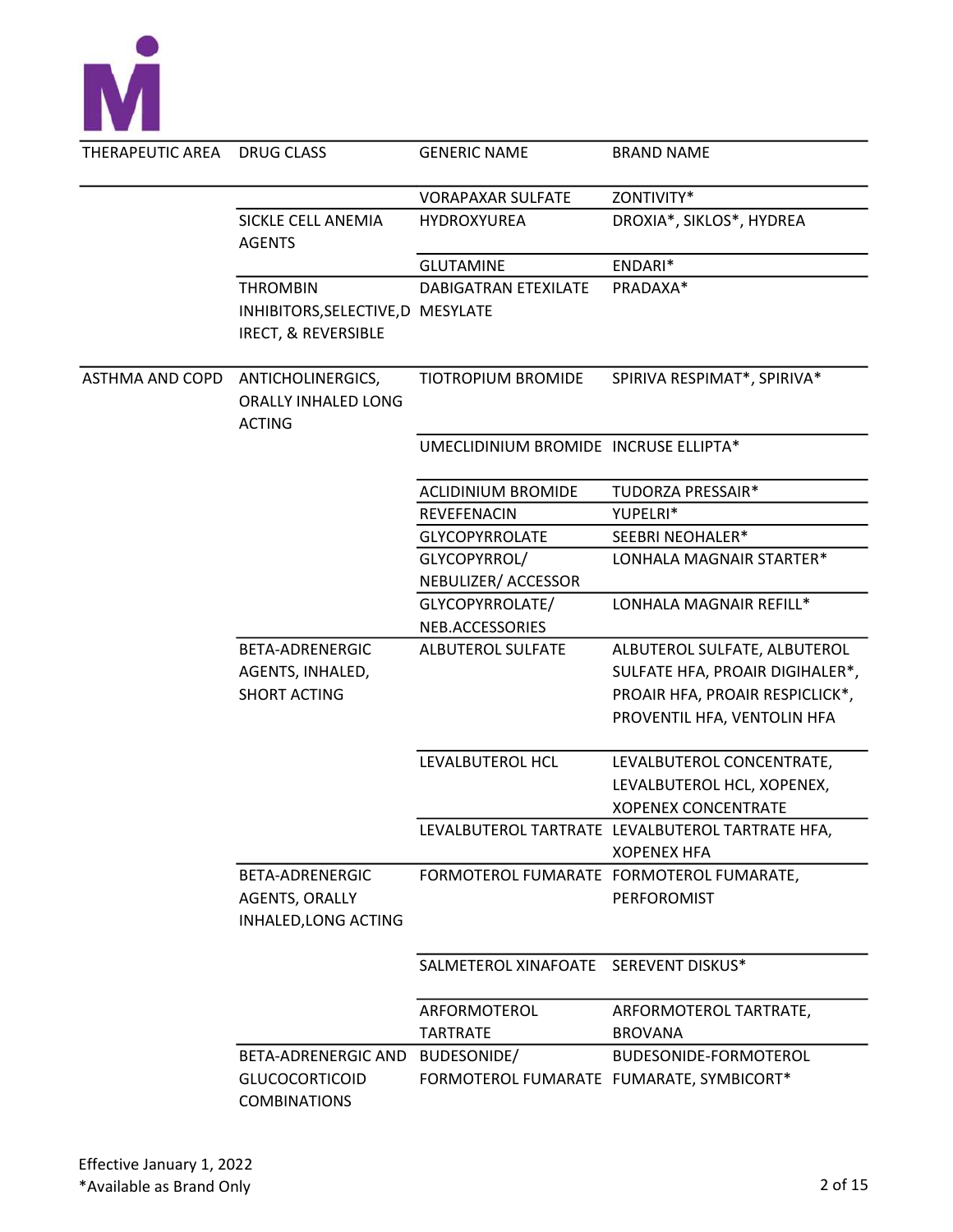

| THERAPEUTIC AREA | <b>DRUG CLASS</b>                      | <b>GENERIC NAME</b>                     | <b>BRAND NAME</b>            |
|------------------|----------------------------------------|-----------------------------------------|------------------------------|
|                  |                                        | FLUTICASONE PROPION/                    | ADVAIR DISKUS, ADVAIR HFA*,  |
|                  |                                        | SALMETEROL                              | AIRDUO DIGIHALER*, AIRDUO    |
|                  |                                        |                                         | RESPICLICK, FLUTICASONE-     |
|                  |                                        |                                         | SALMETEROL, WIXELA INHUB     |
|                  |                                        | FLUTICASONE/                            | <b>BREO ELLIPTA*</b>         |
|                  |                                        | <b>VILANTEROL</b>                       |                              |
|                  |                                        | MOMETASONE/                             | DULERA*                      |
|                  |                                        | <b>FORMOTEROL</b>                       |                              |
|                  | <b>GLUCOCORTICOIDS</b>                 | PREDNISONE                              | PREDNISONE, PREDNISONE       |
|                  |                                        |                                         | INTENSOL*, RAYOS*            |
|                  | GLUCOCORTICOIDS,                       | <b>BECLOMETHASONE</b>                   | QVAR REDIHALER*              |
|                  | <b>ORALLY INHALED</b>                  | <b>DIPROPIONATE</b>                     |                              |
|                  |                                        | <b>BUDESONIDE</b>                       | BUDESONIDE, PULMICORT,       |
|                  |                                        |                                         | PULMICORT FLEXHALER*         |
|                  |                                        | <b>FLUTICASONE FUROATE</b>              | <b>ARNUITY ELLIPTA*</b>      |
|                  |                                        | <b>FLUTICASONE</b>                      | ARMONAIR DIGIHALER*, FLOVENT |
|                  |                                        | <b>PROPIONATE</b>                       | DISKUS*, FLOVENT HFA*        |
|                  |                                        |                                         |                              |
|                  |                                        | <b>CICLESONIDE</b>                      | ALVESCO*                     |
|                  |                                        | MOMETASONE FUROATE                      | ASMANEX HFA*, ASMANEX*       |
|                  |                                        |                                         |                              |
|                  |                                        | LEUKOTRIENE RECEPTOR MONTELUKAST SODIUM | MONTELUKAST SODIUM,          |
|                  | <b>ANTAGONISTS</b>                     |                                         | <b>SINGULAIR</b>             |
|                  |                                        |                                         |                              |
|                  |                                        | ZAFIRLUKAST                             | ACCOLATE, ZAFIRLUKAST        |
|                  | MAST CELL STABILIZERS, CROMOLYN SODIUM |                                         | CROMOLYN SODIUM,             |
|                  | <b>ORALLY INHALED</b>                  |                                         | GASTROCROM, CROMOLYN         |
|                  |                                        |                                         | SODIUM                       |
|                  | ANTICHOLINERGIC,                       | <b>IPRATROPIUM BROMIDE</b>              | ATROVENT HFA*, IPRATROPIUM   |
|                  | <b>ORALLY INHALED SHORT</b>            |                                         | <b>BROMIDE</b>               |
|                  | <b>ACTING</b>                          |                                         |                              |
|                  | <b>BETA-ADRENERGIC</b>                 | <b>OLODATEROL HCL</b>                   | STRIVERDI RESPIMAT*          |
|                  | AGENTS, INHALED,                       |                                         |                              |
|                  | ULTRA-LONG ACTING                      |                                         |                              |
|                  | BETA-ADRENERGIC AND                    | <b>ACLIDINIUM BROM/</b>                 | DUAKLIR PRESSAIR*            |
|                  | <b>ANTICHOLINERGIC</b>                 | <b>FORMOTEROL FUM</b>                   |                              |
|                  | <b>COMBINATIONS</b>                    |                                         |                              |
|                  |                                        |                                         |                              |
|                  |                                        | GLYCOPYRROLATE/                         | <b>BEVESPI AEROSPHERE*</b>   |
|                  |                                        | <b>FORMOTEROL FUM</b>                   |                              |
|                  |                                        | IPRATROPIUM/                            | <b>COMBIVENT RESPIMAT*,</b>  |
|                  |                                        | <b>ALBUTEROL SULFATE</b>                | IPRATROPIUM-ALBUTEROL        |
|                  |                                        |                                         |                              |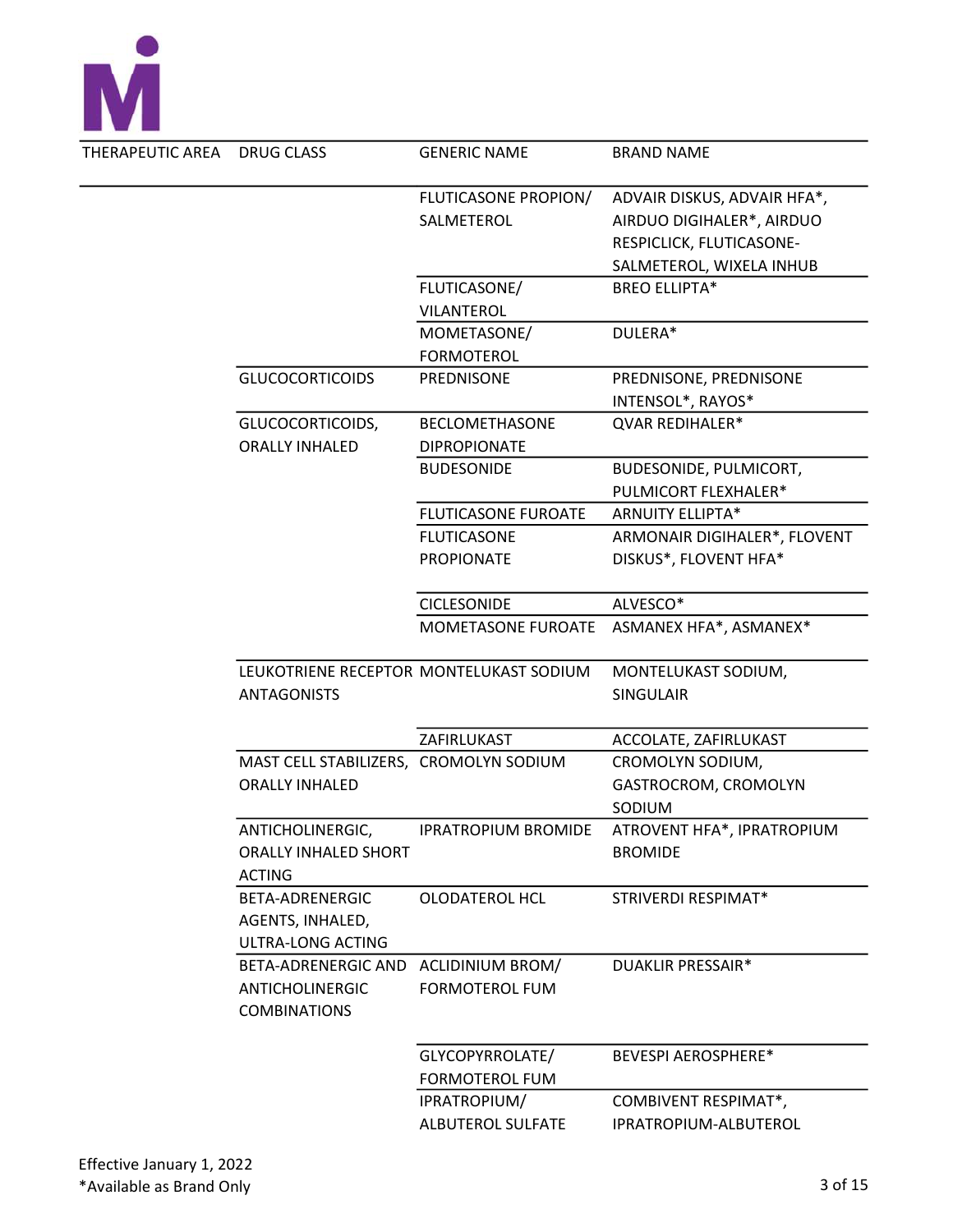

| THERAPEUTIC AREA  | DRUG CLASS                                               | <b>GENERIC NAME</b>                       | <b>BRAND NAME</b>                                  |
|-------------------|----------------------------------------------------------|-------------------------------------------|----------------------------------------------------|
|                   |                                                          | TIOTROPIUM BR/                            | STIOLTO RESPIMAT*                                  |
|                   |                                                          | <b>OLODATEROL HCL</b>                     |                                                    |
|                   |                                                          | UMECLIDINIUM BRM/                         | <b>ANORO ELLIPTA*</b>                              |
|                   |                                                          | <b>VILANTEROL TR</b>                      |                                                    |
|                   | BETA-ADRENERGIC-                                         | FLUTICASONE/                              | TRELEGY ELLIPTA*                                   |
|                   | ANTICHOLINERGIC-                                         | UMECLIDIN/ VILANTER                       |                                                    |
|                   | <b>GLUCOCORT, INHALED</b>                                |                                           |                                                    |
|                   |                                                          | BUDESONIDE/ GLYCOPYR/ BREZTRI AEROSPHERE* |                                                    |
|                   |                                                          | <b>FORMOTEROL</b>                         |                                                    |
|                   | PHOSPHODIESTERASE-4 ROFLUMILAST<br>(PDE4) INHIBITORS     |                                           | DALIRESP*                                          |
|                   | BEHAVIORAL HEALTH SELECTIVE SEROTONIN                    | CITALOPRAM                                | CELEXA, CITALOPRAM HBR                             |
| - ANTIDEPRESSANTS | <b>REUPTAKE INHIBITOR</b><br>(SSRIS)                     | <b>HYDROBROMIDE</b>                       |                                                    |
|                   |                                                          |                                           | ESCITALOPRAM OXALATE ESCITALOPRAM OXALATE, LEXAPRO |
|                   |                                                          | FLUVOXAMINE MALEATE                       | FLUVOXAMINE MALEATE,                               |
|                   |                                                          |                                           | FLUVOXAMINE MALEATE ER                             |
|                   |                                                          | PAROXETINE HCL                            | PAROXETINE CR, PAROXETINE ER,                      |
|                   |                                                          |                                           | PAROXETINE HCL, PAXIL, PAXIL CR                    |
|                   |                                                          | <b>SERTRALINE HCL</b>                     | SERTRALINE HCL, ZOLOFT                             |
|                   |                                                          | <b>FLUOXETINE HCL</b>                     | FLUOXETINE DR, FLUOXETINE HCL,<br><b>PROZAC</b>    |
|                   |                                                          | PAROXETINE MESYLATE                       | PEXEVA*                                            |
|                   | SSRI & 5HT1A PARTIAL<br><b>AGONIST</b><br>ANTIDEPRESSANT | VILAZODONE HCL                            | VIIBRYD*                                           |
|                   | <b>SSRI &amp; SEROTONIN</b>                              | <b>VORTIOXETINE</b>                       | TRINTELLIX*                                        |
|                   | RECEPTOR MODULATOR HYDROBROMIDE                          |                                           |                                                    |
|                   | ANTIDEPRESSANT                                           |                                           |                                                    |
|                   |                                                          |                                           |                                                    |
| <b>CANCER</b>     | SELECTIVE ESTROGEN                                       | <b>TAMOXIFEN CITRATE</b>                  | <b>TAMOXIFEN CITRATE</b>                           |
| <b>PREVENTION</b> | <b>RECEPTOR</b>                                          |                                           |                                                    |
|                   | <b>MODULATORS (SERM)</b>                                 |                                           |                                                    |
|                   | ANTINEOPLASTIC<br><b>AROMATASE INHIBITORS</b>            | ANASTROZOLE                               | ANASTROZOLE, ARIMIDEX                              |
|                   |                                                          | <b>EXEMESTANE</b>                         | AROMASIN, EXEMESTANE                               |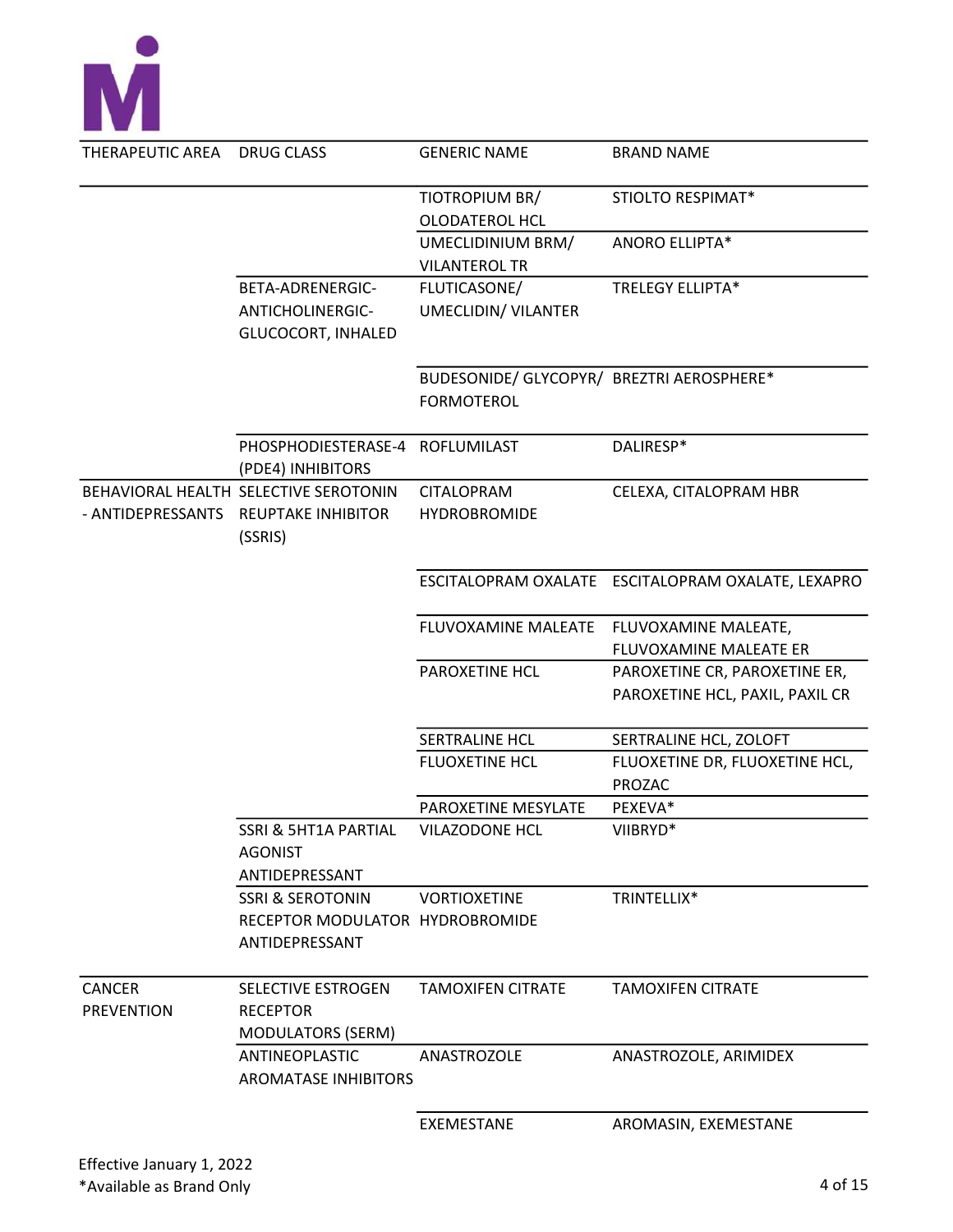

| THERAPEUTIC AREA | DRUG CLASS                                                              | <b>GENERIC NAME</b>                       | <b>BRAND NAME</b>                                          |
|------------------|-------------------------------------------------------------------------|-------------------------------------------|------------------------------------------------------------|
|                  | <b>BONE RESORPTION</b><br><b>INHIBITORS</b>                             | RALOXIFENE HCL                            | EVISTA, RALOXIFENE HCL                                     |
| CARDIOVASCULAR   | <b>ACE</b>                                                              | AMLODIPINE BESYLATE/                      | <b>AMLODIPINE BESYLATE-</b>                                |
|                  | INHIBITOR/CALCIUM<br><b>CHANNEL BLOCKER</b><br><b>COMBINATION</b>       | BENAZEPRIL                                | BENAZEPRIL, LOTREL                                         |
|                  |                                                                         | TRANDOLAPRIL/<br><b>VERAPAMIL HCL</b>     | TRANDOLAPRIL-VERAPAMIL ER                                  |
|                  |                                                                         | PERINDOPRIL ARG/<br><b>AMLODIPINE BES</b> | PRESTALIA*                                                 |
|                  | <b>ACE</b><br><b>INHIBITOR/THIAZIDE &amp;</b><br>THIAZIDE-LIKE DIURETIC | BENAZEPRIL/<br><b>HYDROCHLOROTHIAZIDE</b> | BENAZEPRIL-<br>HYDROCHLOROTHIAZIDE, LOTENSIN<br><b>HCT</b> |
|                  |                                                                         | CAPTOPRIL/<br><b>HYDROCHLOROTHIAZIDE</b>  | CAPTOPRIL-<br><b>HYDROCHLOROTHIAZIDE</b>                   |
|                  |                                                                         | ENALAPRIL/<br><b>HYDROCHLOROTHIAZIDE</b>  | <b>ENALAPRIL-</b><br>HYDROCHLOROTHIAZIDE,<br>VASERETIC     |
|                  |                                                                         | FOSINOPRIL/<br><b>HYDROCHLOROTHIAZIDE</b> | <b>FOSINOPRIL-</b><br>HYDROCHLOROTHIAZIDE                  |
|                  |                                                                         | LISINOPRIL/                               | LISINOPRIL-                                                |
|                  |                                                                         | <b>HYDROCHLOROTHIAZIDE</b>                | HYDROCHLOROTHIAZIDE,<br><b>ZESTORETIC</b>                  |
|                  |                                                                         | QUINAPRIL/<br><b>HYDROCHLOROTHIAZIDE</b>  | ACCURETIC, QUINAPRIL-<br><b>HYDROCHLOROTHIAZIDE</b>        |
|                  | ALPHA/BETA-<br><b>ADRENERGIC BLOCKING</b><br><b>AGENTS</b>              | CARVEDILOL                                | CARVEDILOL, COREG                                          |
|                  |                                                                         | <b>CARVEDILOL PHOSPHATE</b>               | CARVEDILOL ER, COREG CR                                    |
|                  |                                                                         | LABETALOL HCL                             | LABETALOL HCL                                              |
|                  | ANGIOTEN.RECEPTR<br>ANTAG./CAL.CHANL<br><b>BLKR/THIAZIDE CB</b>         | AMLODIPINE/<br>VALSARTAN/ HCTHIAZID       | AMLODIPINE-VALSARTAN-HCTZ,<br><b>EXFORGE HCT</b>           |
|                  |                                                                         | OLMESARTAN/<br>AMLODIPIN/ HCTHIAZID       | OLMESARTAN-AMLODIPINE-HCTZ,<br><b>TRIBENZOR</b>            |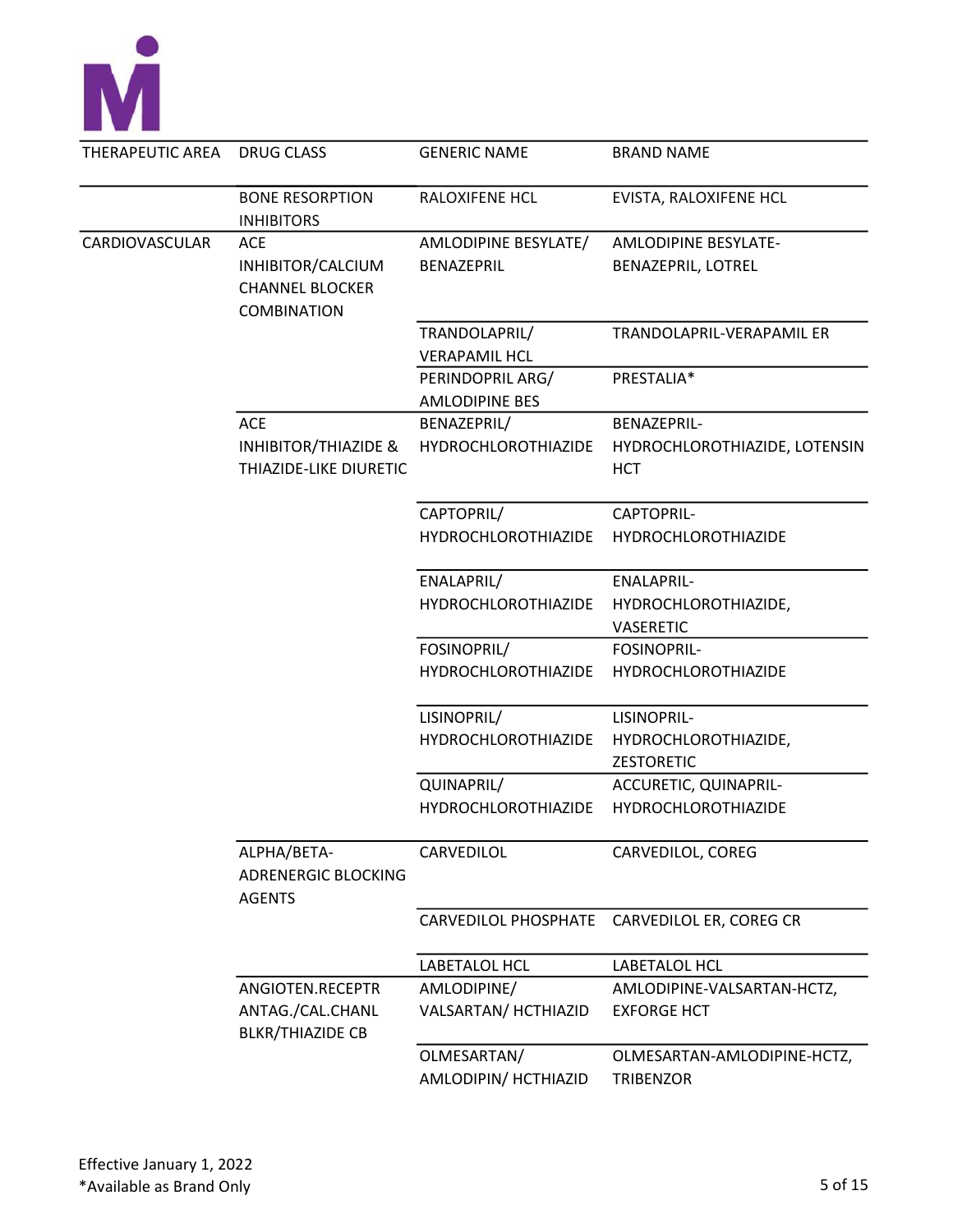

| DRUG CLASS                                                  | <b>GENERIC NAME</b>               | <b>BRAND NAME</b>                                                                                                                                                                                                |
|-------------------------------------------------------------|-----------------------------------|------------------------------------------------------------------------------------------------------------------------------------------------------------------------------------------------------------------|
| ANGIOTENSIN<br><b>RECEPTOR</b>                              | AZILSARTAN MED/<br>CHLORTHALIDONE | EDARBYCLOR*                                                                                                                                                                                                      |
| <b>DIURETIC COMB</b>                                        |                                   |                                                                                                                                                                                                                  |
|                                                             | CANDESARTAN/                      | ATACAND HCT, CANDESARTAN-                                                                                                                                                                                        |
|                                                             | <b>HYDROCHLOROTHIAZID</b>         | <b>HYDROCHLOROTHIAZID</b>                                                                                                                                                                                        |
|                                                             | IRBESARTAN/                       | AVALIDE, IRBESARTAN-                                                                                                                                                                                             |
|                                                             | HYDROCHLOROTHIAZIDE               | <b>HYDROCHLOROTHIAZIDE</b>                                                                                                                                                                                       |
|                                                             | LOSARTAN/                         | HYZAAR, LOSARTAN-                                                                                                                                                                                                |
|                                                             | <b>HYDROCHLOROTHIAZIDE</b>        | <b>HYDROCHLOROTHIAZIDE</b>                                                                                                                                                                                       |
|                                                             | OLMESARTAN/                       | BENICAR HCT, OLMESARTAN-                                                                                                                                                                                         |
|                                                             |                                   | <b>HYDROCHLOROTHIAZIDE</b>                                                                                                                                                                                       |
|                                                             | TELMISARTAN/                      | MICARDIS HCT, TELMISARTAN-                                                                                                                                                                                       |
|                                                             |                                   | HYDROCHLOROTHIAZID                                                                                                                                                                                               |
|                                                             |                                   | DIOVAN HCT, VALSARTAN-                                                                                                                                                                                           |
|                                                             |                                   | <b>HYDROCHLOROTHIAZIDE</b>                                                                                                                                                                                       |
| ANGIOTENSIN                                                 | AMLODIPINE BES/                   | AMLODIPINE-OLMESARTAN, AZOR                                                                                                                                                                                      |
| <b>RECEPTOR ANTGNST &amp;</b><br><b>CALC.CHANNEL BLOCKR</b> | <b>OLMESARTAN MED</b>             |                                                                                                                                                                                                                  |
|                                                             | AMLODIPINE BESYLATE/              | AMLODIPINE-VALSARTAN,                                                                                                                                                                                            |
|                                                             | VALSARTAN                         | <b>EXFORGE</b>                                                                                                                                                                                                   |
|                                                             | TELMISARTAN/                      | TELMISARTAN-AMLODIPINE,                                                                                                                                                                                          |
|                                                             | AMLODIPINE                        | <b>TWYNSTA</b>                                                                                                                                                                                                   |
| ANTIHYPERTENSIVES,<br><b>ACE INHIBITORS</b>                 | <b>BENAZEPRIL HCL</b>             | BENAZEPRIL HCL, LOTENSIN                                                                                                                                                                                         |
|                                                             | <b>CAPTOPRIL</b>                  | <b>CAPTOPRIL</b>                                                                                                                                                                                                 |
|                                                             | <b>ENALAPRIL MALEATE</b>          | ENALAPRIL MALEATE, EPANED,<br><b>VASOTEC</b>                                                                                                                                                                     |
|                                                             |                                   | <b>FOSINOPRIL SODIUM</b>                                                                                                                                                                                         |
|                                                             |                                   | LISINOPRIL, QBRELIS*, ZESTRIL                                                                                                                                                                                    |
|                                                             |                                   | <b>MOEXIPRIL HCL</b>                                                                                                                                                                                             |
|                                                             | PERINDOPRIL ERBUMINE              | PERINDOPRIL ERBUMINE                                                                                                                                                                                             |
|                                                             |                                   | <b>ACCUPRIL, QUINAPRIL HCL</b>                                                                                                                                                                                   |
|                                                             |                                   | ALTACE, RAMIPRIL                                                                                                                                                                                                 |
|                                                             | TRANDOLAPRIL                      | TRANDOLAPRIL                                                                                                                                                                                                     |
|                                                             | ANTAG./THIAZIDE                   | <b>HYDROCHLOROTHIAZIDE</b><br><b>HYDROCHLOROTHIAZID</b><br>VALSARTAN/<br><b>HYDROCHLOROTHIAZIDE</b><br><b>FOSINOPRIL SODIUM</b><br><b>LISINOPRIL</b><br><b>MOEXIPRIL HCL</b><br><b>QUINAPRIL HCL</b><br>RAMIPRIL |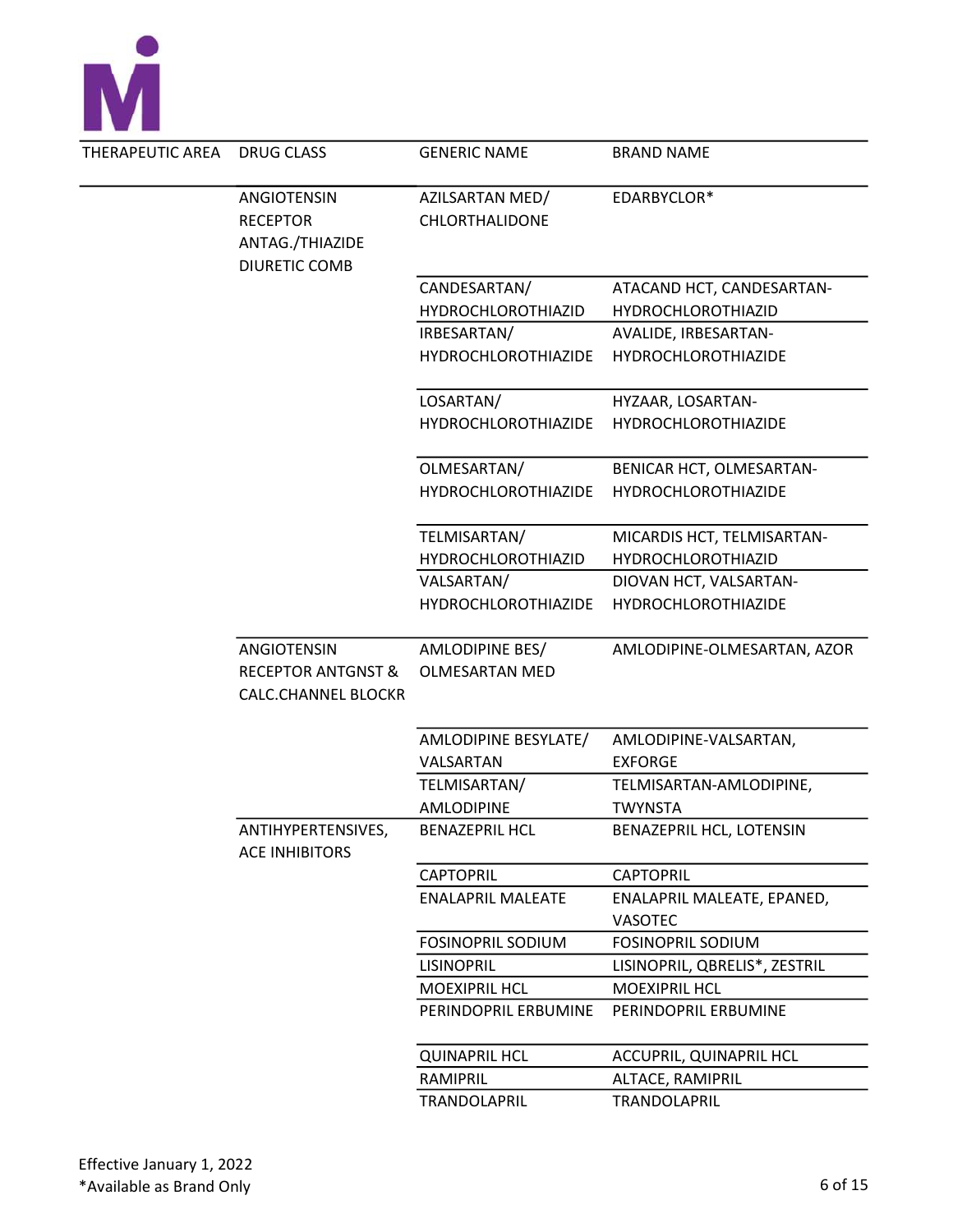

| $C$ AREA | DRUG CLASS                                                                           | <b>GENERIC NAME</b>                       | <b>BRAND NAME</b>                                                                                      |
|----------|--------------------------------------------------------------------------------------|-------------------------------------------|--------------------------------------------------------------------------------------------------------|
|          | ANTIHYPERTENSIVES,<br><b>ANGIOTENSIN</b><br>RECEPTOR ANTAGONIST                      | AZILSARTAN MEDOXOMIL EDARBI*              |                                                                                                        |
|          |                                                                                      |                                           | CANDESARTAN CILEXETIL ATACAND, CANDESARTAN<br><b>CILEXETIL</b>                                         |
|          |                                                                                      | EPROSARTAN MESYLATE                       | <b>EPROSARTAN MESYLATE</b>                                                                             |
|          |                                                                                      | <b>IRBESARTAN</b>                         | AVAPRO, IRBESARTAN                                                                                     |
|          |                                                                                      | LOSARTAN POTASSIUM                        | COZAAR, LOSARTAN POTASSIUM                                                                             |
|          |                                                                                      | OLMESARTAN<br>MEDOXOMIL                   | BENICAR, OLMESARTAN<br>MEDOXOMIL                                                                       |
|          |                                                                                      | TELMISARTAN                               | MICARDIS, TELMISARTAN                                                                                  |
|          |                                                                                      | VALSARTAN                                 | DIOVAN, VALSARTAN                                                                                      |
|          | BETA-ADRENERGIC<br><b>BLOCKING AGENTS</b>                                            | ACEBUTOLOL HCL                            | <b>ACEBUTOLOL HCL</b>                                                                                  |
|          |                                                                                      | <b>ATENOLOL</b>                           | ATENOLOL, TENORMIN                                                                                     |
|          |                                                                                      | <b>BETAXOLOL HCL</b>                      | <b>BETAXOLOL HCL</b>                                                                                   |
|          |                                                                                      | <b>BISOPROLOL FUMARATE</b>                | <b>BISOPROLOL FUMARATE</b>                                                                             |
|          |                                                                                      | METOPROLOL SUCCINATE KAPSPARGO SPRINKLE*, | METOPROLOL SUCCINATE, TOPROL<br>XL                                                                     |
|          |                                                                                      | METOPROLOL TARTRATE                       | LOPRESSOR, METOPROLOL<br><b>TARTRATE</b>                                                               |
|          |                                                                                      | <b>NADOLOL</b>                            | CORGARD, NADOLOL                                                                                       |
|          |                                                                                      | NEBIVOLOL HCL                             | <b>BYSTOLIC, NEBIVOLOL HCL</b>                                                                         |
|          |                                                                                      | <b>PINDOLOL</b>                           | PINDOLOL                                                                                               |
|          |                                                                                      | PROPRANOLOL HCL                           | HEMANGEOL*, INDERAL LA,<br>INDERAL XL*, INNOPRAN XL*,<br>PROPRANOLOL HCL, PROPRANOLOL<br><b>HCL ER</b> |
|          |                                                                                      | SOTALOL HCL                               | BETAPACE, BETAPACE AF, SORINE,<br>SOTALOL, SOTALOL AF, SOTYLIZE*                                       |
|          |                                                                                      | <b>TIMOLOL MALEATE</b>                    | <b>TIMOLOL MALEATE</b>                                                                                 |
|          |                                                                                      | PENBUTOLOL SULFATE                        | LEVATOL*                                                                                               |
|          | BETA-ADRENERGIC<br><b>BLOCKING</b><br><b>AGENTS/THIAZIDE &amp;</b><br><b>RELATED</b> | ATENOLOL/<br>CHLORTHALIDONE               | ATENOLOL-CHLORTHALIDONE,<br>TENORETIC 100, TENORETIC 50                                                |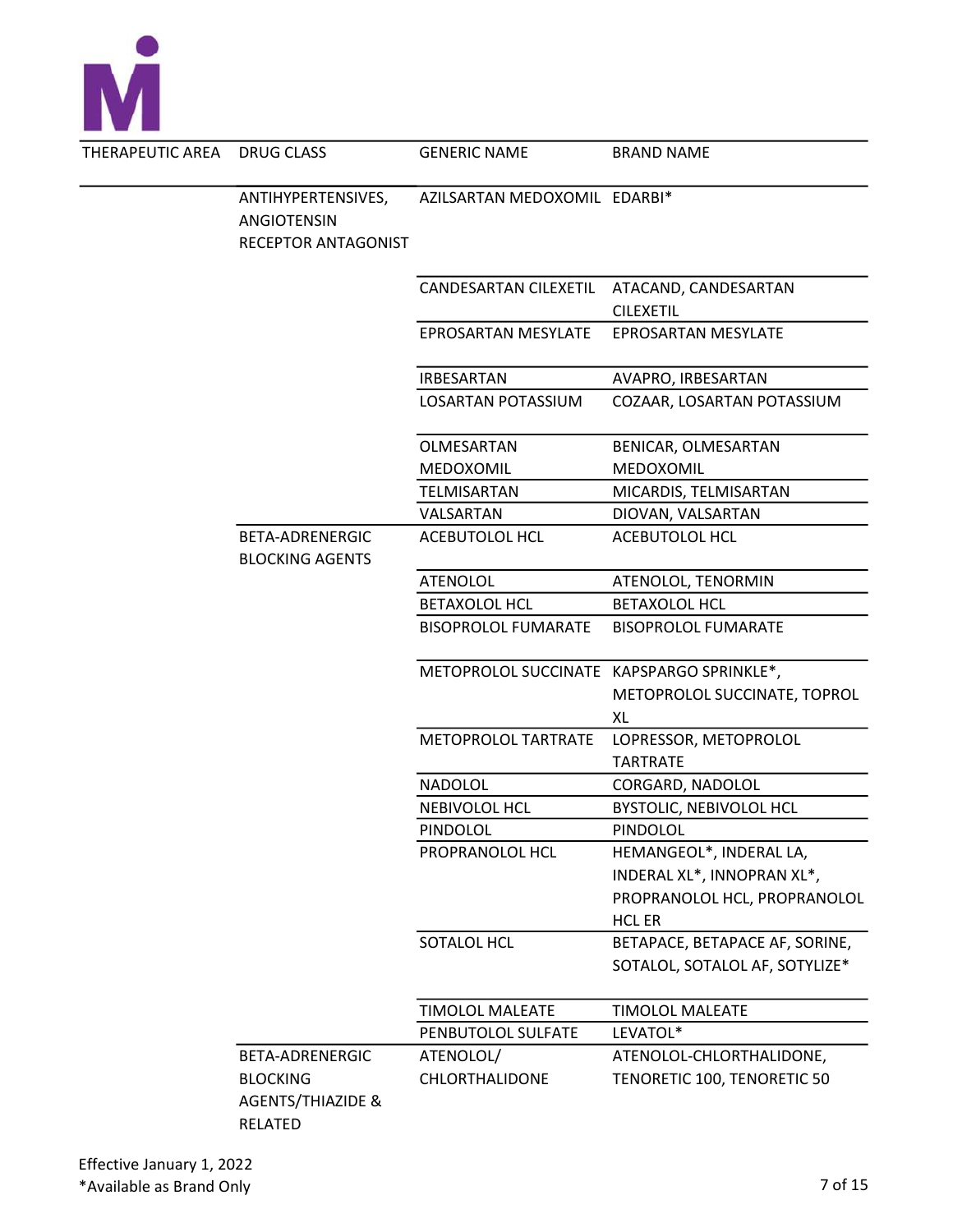

| THERAPEUTIC AREA | DRUG CLASS                                       | <b>GENERIC NAME</b>                       | <b>BRAND NAME</b>                              |
|------------------|--------------------------------------------------|-------------------------------------------|------------------------------------------------|
|                  |                                                  | BISOPROLOL/                               | <b>BISOPROLOL-</b>                             |
|                  |                                                  | <b>HYDROCHLOROTHIAZIDE</b>                | HYDROCHLOROTHIAZIDE, ZIAC                      |
|                  |                                                  | METOPROLOL SU/<br><b>HYDROCHLOROTHIAZ</b> | DUTOPROL*                                      |
|                  |                                                  | METOPROLOL/                               | LOPRESSOR HCT, METOPROLOL-                     |
|                  |                                                  | <b>HYDROCHLOROTHIAZIDE</b>                | <b>HYDROCHLOROTHIAZIDE</b>                     |
|                  |                                                  | NADOLOL/<br>BENDROFLUMETHIAZIDE           | NADOLOL-BENDROFLUMETHIAZIDE                    |
|                  |                                                  | PROPRANOLOL/                              | PROPRANOLOL-                                   |
|                  |                                                  | <b>HYDROCHLOROTHIAZID</b>                 | <b>HYDROCHLOROTHIAZID</b>                      |
|                  | <b>CALCIUM CHANNEL</b><br><b>BLOCKING AGENTS</b> | <b>AMLODIPINE BESYLATE</b>                | AMLODIPINE BESYLATE, NORVASC                   |
|                  |                                                  | <b>DILTIAZEM HCL</b>                      | CARDIZEM, CARDIZEM CD,                         |
|                  |                                                  |                                           | CARDIZEM LA, CARDIZEM LA*,                     |
|                  |                                                  |                                           | CARTIA XT, DILTIAZEM 12HR ER,                  |
|                  |                                                  |                                           | DILTIAZEM 24HR ER, DILTIAZEM                   |
|                  |                                                  |                                           | 24HR ER (CD), DILTIAZEM 24HR ER                |
|                  |                                                  |                                           | (LA), DILTIAZEM 24HR ER (XR),                  |
|                  |                                                  |                                           | DILTIAZEM HCL, DILT-XR, MATZIM                 |
|                  |                                                  |                                           | LA, TAZTIA XT, TIADYLT ER, TIAZAC              |
|                  |                                                  | <b>FELODIPINE</b>                         | <b>FELODIPINE ER</b>                           |
|                  |                                                  | <b>ISRADIPINE</b>                         | <b>ISRADIPINE</b>                              |
|                  |                                                  | NICARDIPINE HCL                           | NICARDIPINE HCL                                |
|                  |                                                  | <b>NIFEDIPINE</b>                         | ADALAT CC, NIFEDIPINE,                         |
|                  |                                                  |                                           | NIFEDIPINE ER, PROCARDIA XL                    |
|                  |                                                  | <b>NISOLDIPINE</b>                        | NISOLDIPINE, SULAR                             |
|                  |                                                  | <b>VERAPAMIL HCL</b>                      | CALAN SR, VERAPAMIL ER,                        |
|                  |                                                  |                                           | VERAPAMIL ER PM, VERAPAMIL                     |
|                  |                                                  |                                           | HCL, VERAPAMIL SR, VERELAN,                    |
|                  |                                                  |                                           | <b>VERELAN PM</b>                              |
|                  |                                                  | AMLODIPINE BENZOATE                       | KATERZIA*                                      |
|                  |                                                  | LEVAMLODIPINE MALEATE CONJUPRI*           |                                                |
|                  | <b>DIGITALIS GLYCOSIDES</b>                      | <b>DIGOXIN</b>                            | DIGITEK, DIGOX, DIGOXIN,<br>DIGOXIN*, LANOXIN* |
|                  | <b>LOOP DIURETICS</b>                            | <b>BUMETANIDE</b>                         | <b>BUMETANIDE</b>                              |
|                  |                                                  | ETHACRYNIC ACID                           | EDECRIN, ETHACRYNIC ACID                       |
|                  |                                                  |                                           |                                                |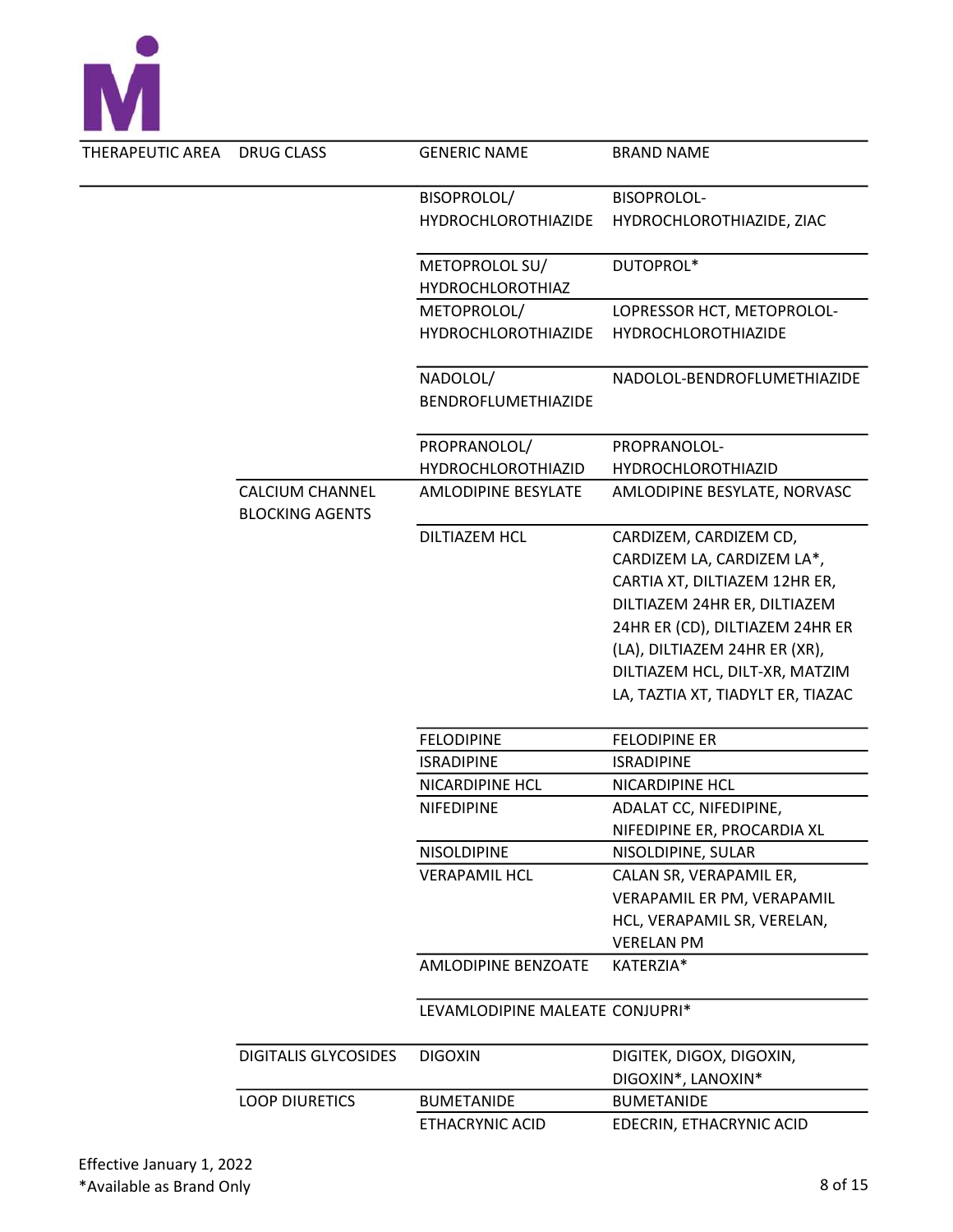

| AREA | <b>DRUG CLASS</b>                                                       | <b>GENERIC NAME</b>        | <b>BRAND NAME</b>            |
|------|-------------------------------------------------------------------------|----------------------------|------------------------------|
|      |                                                                         | <b>FUROSEMIDE</b>          | FUROSEMIDE, LASIX            |
|      |                                                                         | <b>TORSEMIDE</b>           | <b>TORSEMIDE</b>             |
|      | POTASSIUM SPARING<br><b>DIURETICS</b>                                   | <b>AMILORIDE HCL</b>       | <b>AMILORIDE HCL</b>         |
|      |                                                                         | EPLERENONE                 | EPLERENONE, INSPRA           |
|      |                                                                         | SPIRONOLACTONE             | ALDACTONE, CAROSPIR*,        |
|      |                                                                         |                            | SPIRONOLACTONE               |
|      |                                                                         | TRIAMTERENE                | DYRENIUM, TRIAMTERENE        |
|      |                                                                         | <b>FINERENONE</b>          | KERENDIA*                    |
|      | POTASSIUM SPARING                                                       | AMILORIDE/                 | AMILORIDE-                   |
|      | <b>DIURETICS IN</b><br><b>COMBINATION</b>                               | <b>HYDROCHLOROTHIAZIDE</b> | <b>HYDROCHLOROTHIAZIDE</b>   |
|      |                                                                         | SPIRONOLACT/               | ALDACTAZIDE, ALDACTAZIDE*,   |
|      |                                                                         | HYDROCHLOROTHIAZID         | SPIRONOLACTONE-HCTZ          |
|      |                                                                         | TRIAMTERENE/               | MAXZIDE, MAXZIDE-25 MG,      |
|      |                                                                         | <b>HYDROCHLOROTHIAZID</b>  | TRIAMTERENE-                 |
|      |                                                                         |                            | <b>HYDROCHLOROTHIAZID</b>    |
|      | THIAZIDE AND RELATED CHLOROTHIAZIDE<br><b>DIURETICS</b>                 |                            | DIURIL*                      |
|      |                                                                         | CHLORTHALIDONE             | CHLORTHALIDONE, THALITONE*   |
|      |                                                                         | <b>HYDROCHLOROTHIAZIDE</b> | <b>HYDROCHLOROTHIAZIDE</b>   |
|      |                                                                         | <b>INDAPAMIDE</b>          | <b>INDAPAMIDE</b>            |
|      |                                                                         | METOLAZONE                 | <b>METOLAZONE</b>            |
|      | VASODILATORS, CORONA NITROGLYCERIN                                      |                            | GONITRO*, NITROGLYCERIN,     |
|      | <b>RY</b>                                                               |                            | NITROLINGUAL, NITROMIST*,    |
|      |                                                                         |                            | NITROSTAT, NITRO-TIME        |
|      | <b>ANGIOTENSIN RECEPT-</b><br><b>NEPRILYSIN INHIBITOR</b><br>COMB(ARNI) | SACUBITRIL/ VALSARTAN      | <b>ENTRESTO*</b>             |
|      | ANTIANGINAL, HEART<br>RATE REDUCING, I(F)<br><b>INHIBITOR</b>           | <b>IVABRADINE HCL</b>      | CORLANOR*                    |
|      | <b>ANTIARRHYTHMICS</b>                                                  | <b>AMIODARONE HCL</b>      | AMIODARONE HCL, PACERONE     |
|      |                                                                         | <b>DOFETILIDE</b>          | DOFETILIDE, TIKOSYN          |
|      |                                                                         | <b>FLECAINIDE ACETATE</b>  | <b>FLECAINIDE ACETATE</b>    |
|      |                                                                         | DRONEDARONE HCL            | MULTAQ*                      |
|      |                                                                         | PROPAFENONE HCL            | PROPAFENONE HCL, PROPAFENONE |
|      |                                                                         |                            | HCL ER, RYTHMOL SR           |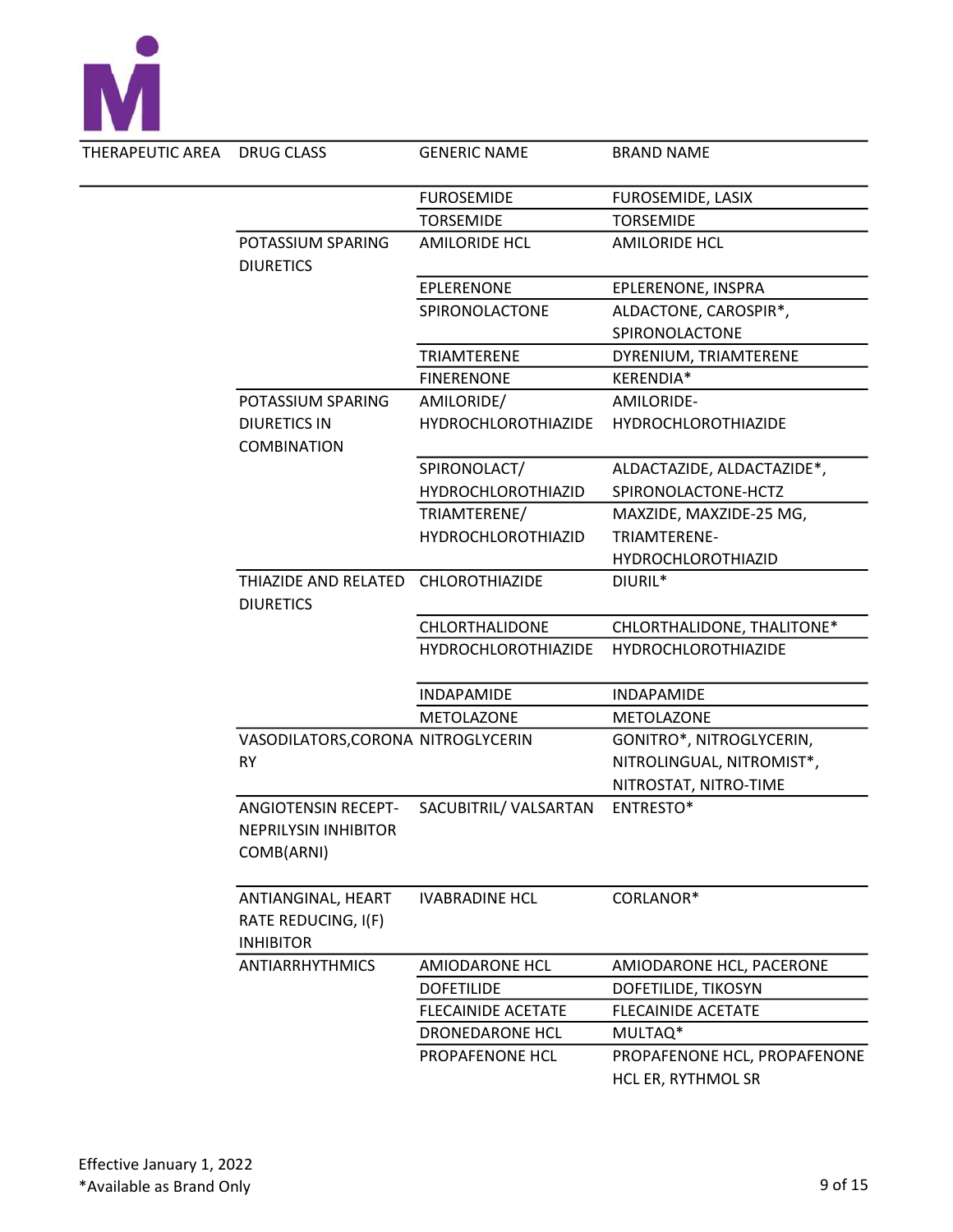

| THERAPEUTIC AREA | <b>DRUG CLASS</b>                                       | <b>GENERIC NAME</b>               | <b>BRAND NAME</b>                                                 |
|------------------|---------------------------------------------------------|-----------------------------------|-------------------------------------------------------------------|
| <b>DIABETES</b>  | ANTIHYPERGLY, (DPP-4) LINAGLIPTIN/                      |                                   | JENTADUETO XR*, JENTADUETO*                                       |
|                  | INHIBITOR & BIGUANIDE METFORMIN HCL                     |                                   |                                                                   |
|                  | COMB.                                                   |                                   |                                                                   |
|                  |                                                         | SITAGLIPTIN PHOS/                 | JANUMET XR*, JANUMET*                                             |
|                  |                                                         | <b>METFORMIN HCL</b>              |                                                                   |
|                  |                                                         | ALOGLIPTIN BENZ/                  | ALOGLIPTIN-METFORMIN, KAZANO                                      |
|                  |                                                         | <b>METFORMIN HCL</b>              |                                                                   |
|                  |                                                         | SAXAGLIPTIN HCL/                  | KOMBIGLYZE XR*                                                    |
|                  |                                                         | <b>METFORMIN HCL</b>              |                                                                   |
|                  | ANTIHYPERGLY, INCRETI                                   | DULAGLUTIDE                       | TRULICITY*                                                        |
|                  | N MIMETIC(GLP-1                                         |                                   |                                                                   |
|                  | RECEP.AGONIST)                                          |                                   |                                                                   |
|                  |                                                         | LIRAGLUTIDE                       | VICTOZA 2-PAK*, VICTOZA 3-PAK*                                    |
|                  |                                                         | LIXISENATIDE                      | ADLYXIN*                                                          |
|                  |                                                         | <b>EXENATIDE</b>                  | <b>BYDUREON BCISE*</b>                                            |
|                  |                                                         | <b>MICROSPHERES</b>               |                                                                   |
|                  |                                                         | <b>EXENATIDE</b>                  | BYETTA*                                                           |
|                  |                                                         | SEMAGLUTIDE                       | OZEMPIC*, RYBELSUS*                                               |
|                  | ANTIHYPERGLYCEMC-<br>SOD/GLUC                           | CANAGLIFLOZIN                     | INVOKANA*                                                         |
|                  | COTRANSPORT2(SGLT2)I<br><b>NHIB</b>                     |                                   |                                                                   |
|                  |                                                         | EMPAGLIFLOZIN                     | JARDIANCE*                                                        |
|                  |                                                         | DAPAGLIFLOZIN                     | FARXIGA*                                                          |
|                  |                                                         | PROPANEDIOL                       |                                                                   |
|                  |                                                         | ERTUGLIFLOZIN PIDOLATE STEGLATRO* |                                                                   |
|                  | ANTIHYPERGLYCEMIC,<br><b>DPP-4 INHIBITORS</b>           | LINAGLIPTIN                       | TRADJENTA*                                                        |
|                  |                                                         | SITAGLIPTIN PHOSPHATE             | JANUVIA*                                                          |
|                  |                                                         | ALOGLIPTIN BENZOATE               | ALOGLIPTIN, NESINA                                                |
|                  |                                                         | SAXAGLIPTIN HCL                   | ONGLYZA*                                                          |
|                  | ANTIHYPERGLYCEMIC,<br>INSULIN-RELEASE<br>STIMULANT TYPE | <b>GLIMEPIRIDE</b>                | AMARYL, GLIMEPIRIDE                                               |
|                  |                                                         | <b>GLIPIZIDE</b>                  | GLIPIZIDE, GLIPIZIDE ER, GLIPIZIDE<br>XL, GLUCOTROL, GLUCOTROL XL |
|                  |                                                         | <b>GLYBURIDE</b>                  | <b>GLYBURIDE</b>                                                  |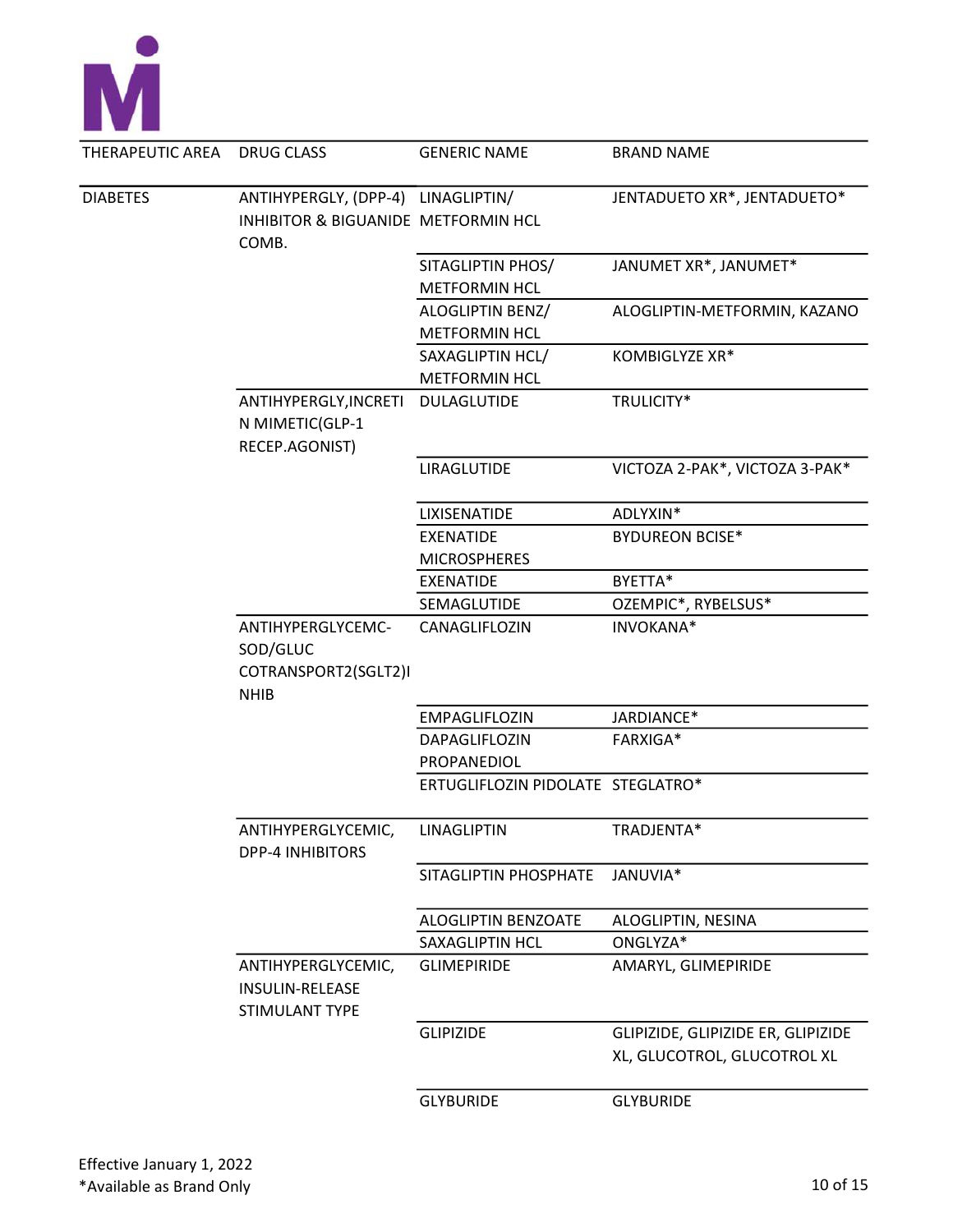

| ERAPEUTIC AREA | DRUG CLASS                              | <b>GENERIC NAME</b>                        | <b>BRAND NAME</b>                            |
|----------------|-----------------------------------------|--------------------------------------------|----------------------------------------------|
|                |                                         | GLYBURIDE, MICRONIZED                      | GLYBURIDE MICRONIZED, GLYNASE                |
|                |                                         | NATEGLINIDE                                | NATEGLINIDE                                  |
|                |                                         | REPAGLINIDE                                | REPAGLINIDE                                  |
|                | ANTIHYPERGLYCEMIC,                      | PIOGLITAZONE HCL                           | ACTOS, PIOGLITAZONE HCL                      |
|                | <b>INSULIN-RESPONSE</b>                 |                                            |                                              |
|                | <b>ENHANCER (N-S)</b>                   |                                            |                                              |
|                | ANTIHYPERGLYCEMIC, BI METFORMIN HCL     |                                            | <b>GLUMETZA, METFORMIN ER</b>                |
|                | <b>GUANIDE TYPE(NON-</b>                |                                            | <b>GASTRIC, METFORMIN ER</b>                 |
|                | SULFONYLUREA)                           |                                            | OSMOTIC, METFORMIN HCL,                      |
|                |                                         |                                            | METFORMIN HCL ER, RIOMET,                    |
|                |                                         |                                            | RIOMET ER*                                   |
|                |                                         | ANTIHYPERGLYCEMIC, IN GLIPIZIDE/ METFORMIN | GLIPIZIDE-METFORMIN                          |
|                | <b>SULIN-REL STIM.&amp;</b>             | <b>HCL</b>                                 |                                              |
|                | <b>BIGUANIDE CMB</b>                    |                                            |                                              |
|                |                                         |                                            | GLYBURIDE/ METFORMIN GLYBURIDE-METFORMIN HCL |
|                |                                         | <b>HCL</b>                                 |                                              |
|                |                                         | REPAGLINIDE/                               | REPAGLINIDE-METFORMIN HCL                    |
|                |                                         | <b>METFORMIN HCL</b>                       |                                              |
|                | ANTIHYPERGLYCEMIC, IN PIOGLITAZONE HCL/ |                                            | DUETACT, PIOGLITAZONE-                       |
|                | <b>SULIN-RESPONSE &amp;</b>             | <b>GLIMEPIRIDE</b>                         | <b>GLIMEPIRIDE</b>                           |
|                | RELEASE COMB.                           |                                            |                                              |
|                | ANTIHYPERGLYCEMIC-                      | CANAGLIFLOZIN/                             | INVOKAMET XR*, INVOKAMET*                    |
|                | <b>SGLT2 INHIBITOR &amp;</b>            | <b>METFORMIN HCL</b>                       |                                              |
|                | <b>BIGUANIDE COMB</b>                   |                                            |                                              |
|                |                                         | EMPAGLIFLOZIN/                             | SYNJARDY XR*, SYNJARDY*                      |
|                |                                         | <b>METFORMIN HCL</b>                       |                                              |
|                |                                         | DAPAGLIFLOZIN/                             | XIGDUO XR*                                   |
|                |                                         | <b>METFORMIN HCL</b>                       |                                              |
|                |                                         | ERTUGLIFLOZIN/                             | SEGLUROMET*                                  |
|                |                                         | <b>METFORMIN</b>                           |                                              |
|                | ANTIHYPERGLYCM, INSU                    | PIOGLITAZONE HCL/                          | ACTOPLUS MET, PIOGLITAZONE-                  |
|                | <b>L-RESP.ENHANCER &amp;</b>            | <b>METFORMIN HCL</b>                       | <b>METFORMIN</b>                             |
|                | <b>BIGUANIDE CMB</b>                    |                                            |                                              |
|                | <b>INSULINS</b>                         | <b>INSULIN</b>                             | BASAGLAR KWIKPEN U-100*,                     |
|                |                                         | GLARGINE, HUM.REC.ANL                      | LANTUS SOLOSTAR*, LANTUS*,                   |
|                |                                         | OG                                         | SEMGLEE PEN*, SEMGLEE*,                      |
|                |                                         |                                            | TOUJEO MAX SOLOSTAR*, TOUJEO                 |
|                |                                         |                                            | SOLOSTAR*                                    |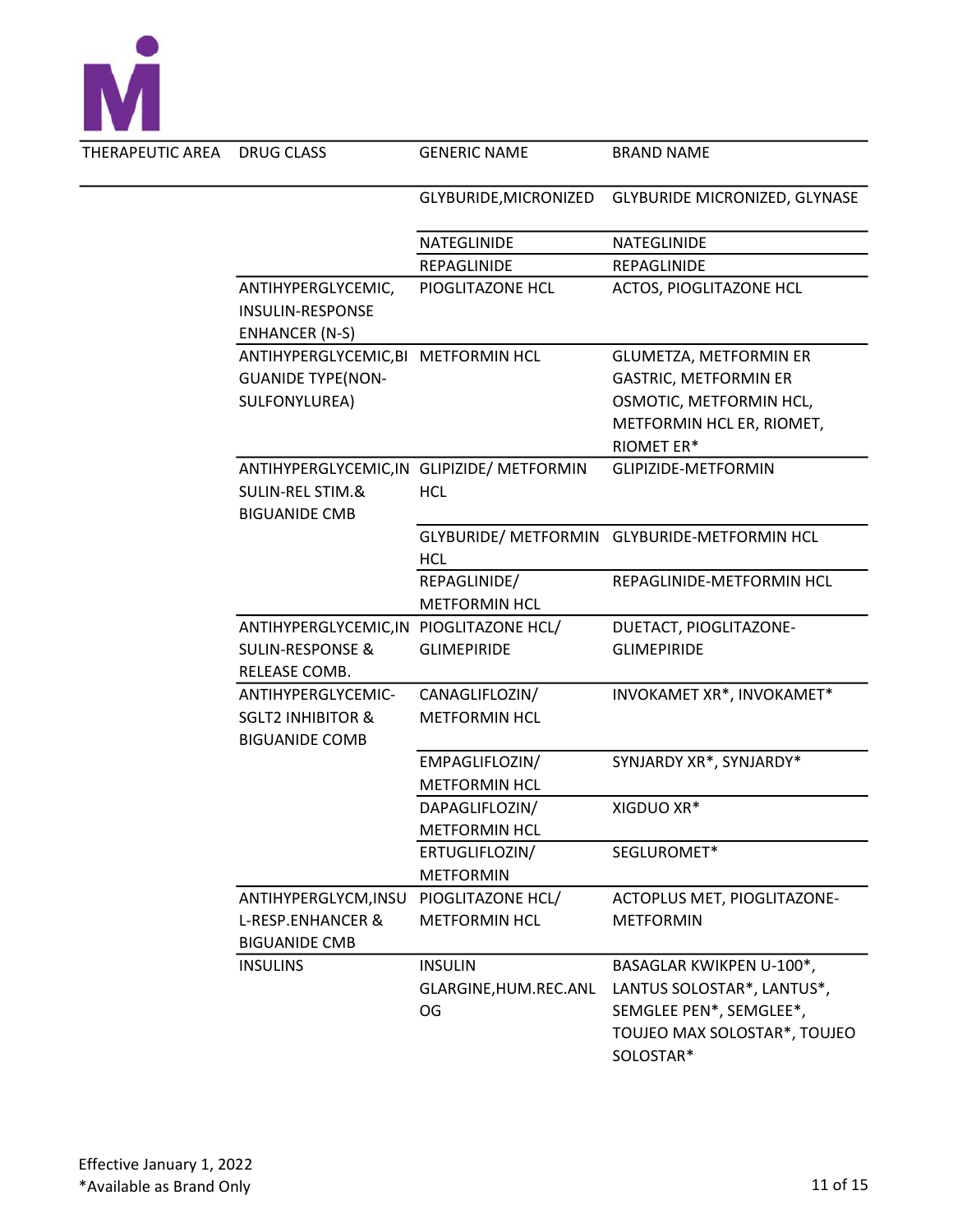

| THERAPEUTIC AREA | <b>DRUG CLASS</b> | <b>GENERIC NAME</b>                                                  | <b>BRAND NAME</b>                                                                                                                                                                                                        |
|------------------|-------------------|----------------------------------------------------------------------|--------------------------------------------------------------------------------------------------------------------------------------------------------------------------------------------------------------------------|
|                  |                   | <b>INSULIN LISPRO</b>                                                | ADMELOG SOLOSTAR*,<br>ADMELOG*, HUMALOG, HUMALOG<br>JUNIOR KWIKPEN*, HUMALOG<br>KWIKPEN U-100, HUMALOG<br>KWIKPEN U-200*, HUMALOG*,<br>INSULIN LISPRO, INSULIN LISPRO<br>JUNIOR KWIKPEN, INSULIN LISPRO<br>KWIKPEN U-100 |
|                  |                   | <b>INSULIN LISPRO</b><br>PROTAMIN/LISPRO                             | HUMALOG MIX 50-50 KWIKPEN*,<br>HUMALOG MIX 50-50*, HUMALOG<br>MIX 75-25 KWIKPEN*, HUMALOG<br>MIX 75-25*, INSULIN LISPRO<br>PROTAMINE MIX                                                                                 |
|                  |                   | INSULIN NPH HUM/REG<br><b>INSULIN HM</b><br><b>INSULIN NPH HUMAN</b> | HUMULIN 70/30 KWIKPEN*,<br>HUMULIN 70-30*, NOVOLIN 70-30<br>FLEXPEN*, NOVOLIN 70-30*<br>HUMULIN N KWIKPEN*, HUMULIN                                                                                                      |
|                  |                   | <b>ISOPHANE</b>                                                      | N*, NOVOLIN N FLEXPEN*,<br>NOVOLIN N*                                                                                                                                                                                    |
|                  |                   | <b>INSULIN REGULAR,</b><br><b>HUMAN</b>                              | AFREZZA*, HUMULIN R U-500<br>KWIKPEN*, HUMULIN R U-500*,<br>HUMULIN R*, NOVOLIN R<br>FLEXPEN*, NOVOLIN R*                                                                                                                |
|                  |                   | <b>INSULIN GLULISINE</b>                                             | APIDRA SOLOSTAR*, APIDRA*                                                                                                                                                                                                |
|                  |                   | <b>INSULIN ASPART</b>                                                | FIASP FLEXTOUCH*, FIASP                                                                                                                                                                                                  |
|                  |                   | (NIACINAMIDE)                                                        | PENFILL*, FIASP*                                                                                                                                                                                                         |
|                  |                   | <b>INSULIN DETEMIR</b>                                               | LEVEMIR FLEXTOUCH*, LEVEMIR*                                                                                                                                                                                             |
|                  |                   | <b>INSULIN ASPART</b>                                                | INSULIN ASPART, INSULIN ASPART<br>FLEXPEN, INSULIN ASPART PENFILL,<br>NOVOLOG, NOVOLOG FLEXPEN*,<br>NOVOLOG PENFILL                                                                                                      |
|                  |                   | <b>INSULIN DEGLUDEC</b>                                              | TRESIBA FLEXTOUCH U-100*,<br>TRESIBA FLEXTOUCH U-200*,<br>TRESIBA*                                                                                                                                                       |
|                  |                   | INSULIN ASPART PROT/<br><b>INSULN ASP</b>                            | INSULIN ASPART PROT MIX 70-30,<br>NOVOLOG MIX 70-30 FLEXPEN*,<br>NOVOLOG MIX 70-30*                                                                                                                                      |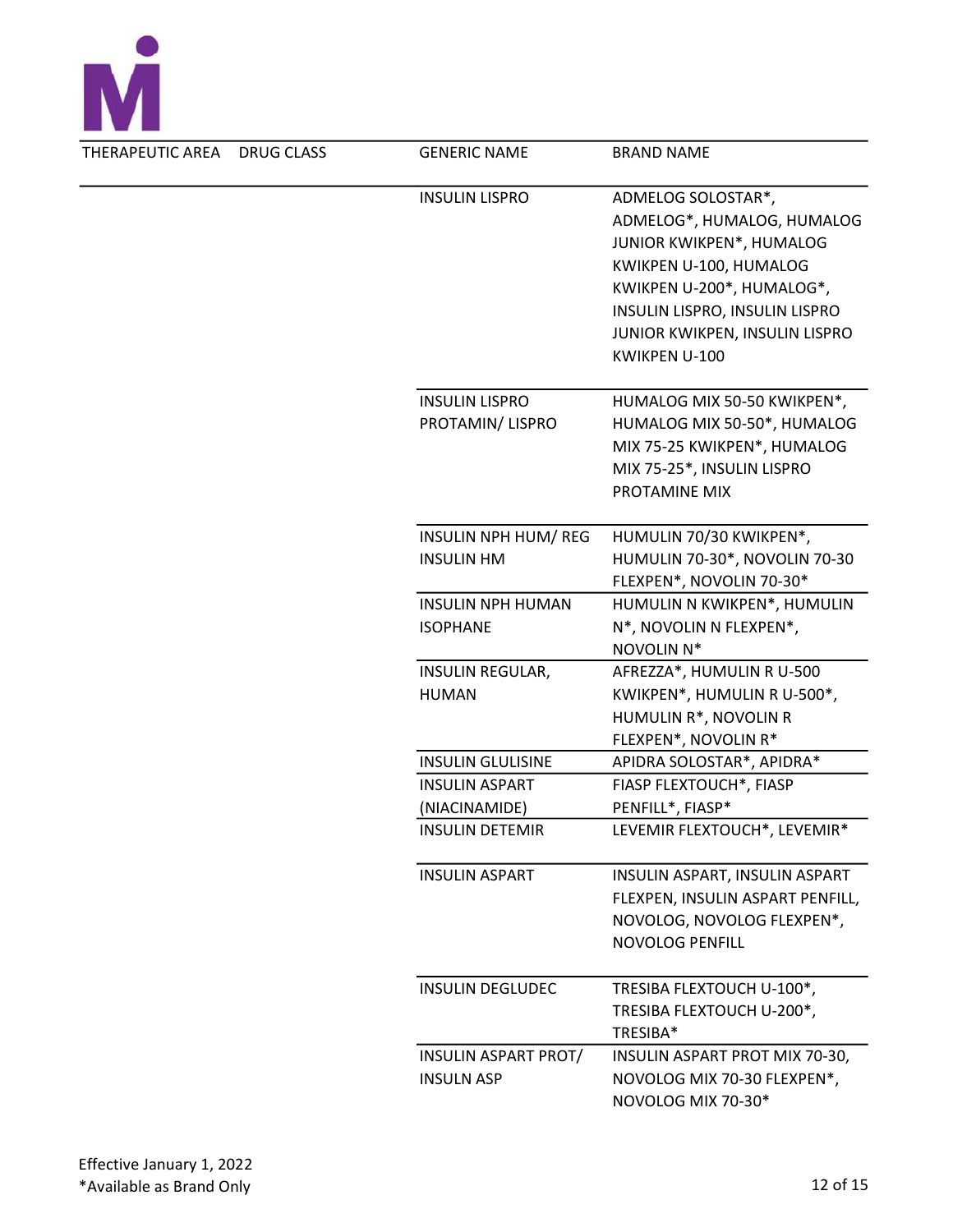

| THERAPEUTIC AREA       | DRUG CLASS                                                                              | <b>GENERIC NAME</b>                                     | <b>BRAND NAME</b>                                                  |
|------------------------|-----------------------------------------------------------------------------------------|---------------------------------------------------------|--------------------------------------------------------------------|
|                        |                                                                                         | <b>INSULIN LISPRO-AABC</b>                              | LYUMJEV KWIKPEN U-100*,<br>LYUMJEV KWIKPEN U-200*,<br>LYUMJEV*     |
|                        |                                                                                         | <b>INSULIN GLARGINE-YFGN</b>                            | INSULIN GLARGINE-YFGN*,<br>SEMGLEE (YFGN) PEN*, SEMGLEE<br>(YFGN)* |
|                        | ANTIHYPERGLYCEMIC, IN INSULIN DEGLUDEC/<br><b>SULIN &amp; GLP-1</b><br>RECEPTOR AGONIST | LIRAGLUTIDE                                             | XULTOPHY 100-3.6*                                                  |
|                        |                                                                                         | INSULIN GLARGINE/<br><b>LIXISENATIDE</b>                | SOLIQUA 100-33*                                                    |
|                        | ANTIHYPERGLY, DPP-4<br><b>ENZYME INHIB</b><br>&THIAZOLIDINEDIONE                        | ALOGLIPTIN BENZ/<br>PIOGLITAZONE                        | ALOGLIPTIN-PIOGLITAZONE, OSENI                                     |
|                        | ANTIHYPERGLYCEMIC,<br>SGLT-2 & DPP-4<br>INHIBITOR COMB.                                 | DAPAGLIFLOZIN/<br>SAXAGLIPTIN HCL                       | QTERN*                                                             |
|                        |                                                                                         | EMPAGLIFLOZIN/<br><b>LINAGLIPTIN</b>                    | GLYXAMBI*                                                          |
|                        |                                                                                         | ERTUGLIFLOZIN/<br><b>SITAGLIPTIN</b>                    | STEGLUJAN*                                                         |
|                        | <b>DIABETIC SUPPLIES</b>                                                                | <b>BLOOD-GLUCOSE METER</b>                              | BLOOD-GLUCOSE METER*                                               |
|                        | ANTIHYPERGLY-SGLT-2<br>INHIB, DPP-4<br>INHIB, BIGUANIDE CB                              | EMPAGLIFLOZ/ LINAGLIP/ TRIJARDY XR*<br><b>METFORMIN</b> |                                                                    |
| <b>HIV PROPHYLAXIS</b> | ANTIVIRALS, HIV-SPEC,<br>NUCLEOSIDE-<br><b>NUCLEOTIDE ANALOG</b>                        | EMTRICITABINE/<br><b>TENOFOVIR (TDF)</b>                | EMTRICITABINE-TENOFOVIR DISOP,<br>TRUVADA                          |
|                        |                                                                                         | EMTRICITABINE/<br><b>TENOFOV ALAFENAM</b>               | DESCOVY*                                                           |
| HYPERLIPIDEMIA         | ANTIHYPERLIPIDEMIC -<br>HMG COA REDUCTASE<br><b>INHIBITORS</b>                          | ATORVASTATIN CALCIUM                                    | ATORVASTATIN CALCIUM, LIPITOR                                      |
|                        |                                                                                         | FLUVASTATIN SODIUM                                      | FLUVASTATIN ER, FLUVASTATIN<br>SODIUM, LESCOL XL                   |
|                        |                                                                                         | LOVASTATIN                                              | ALTOPREV*, LOVASTATIN                                              |
|                        |                                                                                         | PITAVASTATIN CALCIUM                                    | LIVALO*                                                            |
|                        |                                                                                         | PRAVASTATIN SODIUM                                      | PRAVASTATIN SODIUM                                                 |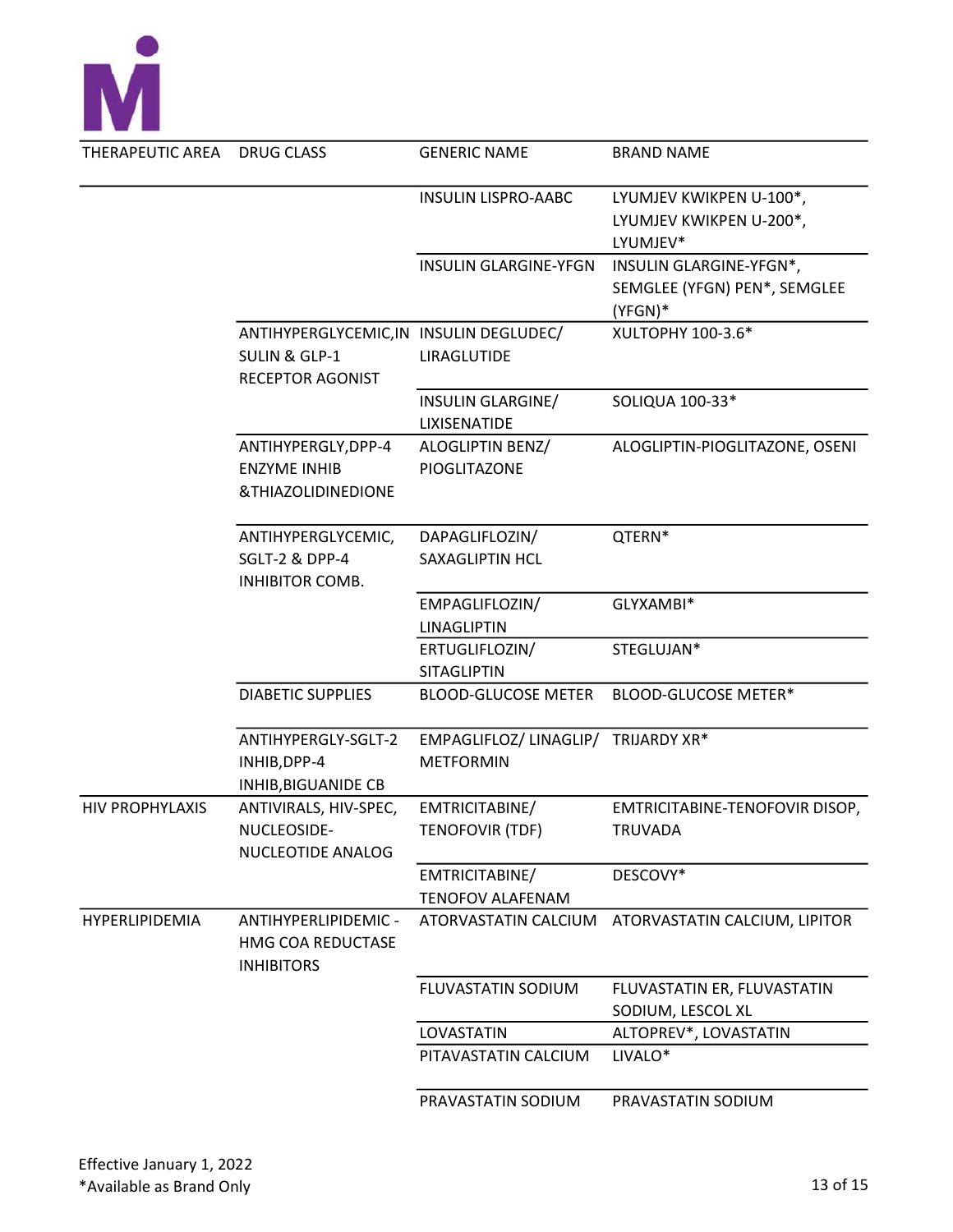

| DRUG CLASS                               | <b>GENERIC NAME</b>         | <b>BRAND NAME</b>                                                          |
|------------------------------------------|-----------------------------|----------------------------------------------------------------------------|
|                                          | ROSUVASTATIN CALCIUM        | CRESTOR, EZALLOR SPRINKLE*,                                                |
|                                          |                             | ROSUVASTATIN CALCIUM                                                       |
|                                          | SIMVASTATIN                 | FLOLIPID*, SIMVASTATIN, ZOCOR                                              |
|                                          | PITAVASTATIN                | ZYPITAMAG*                                                                 |
|                                          | <b>MAGNESIUM</b>            |                                                                            |
| <b>BILE SALT</b>                         | <b>CHOLESTYRAMINE (WITH</b> | CHOLESTYRAMINE, QUESTRAN                                                   |
| <b>SEQUESTRANTS</b>                      | SUGAR)                      |                                                                            |
|                                          | CHOLESTYRAMINE/             | CHOLESTYRAMINE LIGHT,                                                      |
|                                          | ASPARTAME                   | PREVALITE, QUESTRAN LIGHT                                                  |
|                                          | COLESEVELAM HCL             | COLESEVELAM HCL, WELCHOL                                                   |
|                                          | <b>COLESTIPOL HCL</b>       | COLESTID, COLESTID*, COLESTIPOL                                            |
|                                          |                             | <b>HCL</b>                                                                 |
| <b>LIPOTROPICS</b>                       | <b>EZETIMIBE</b>            | EZETIMIBE, ZETIA                                                           |
|                                          | <b>FENOFIBRATE</b>          | FENOFIBRATE, FENOGLIDE, LIPOFEN                                            |
|                                          | <b>FENOFIBRATE</b>          | FENOFIBRATE, TRICOR                                                        |
|                                          | NANOCRYSTALLIZED            |                                                                            |
|                                          |                             | FENOFIBRATE, MICRONIZE ANTARA, ANTARA*, FENOFIBRATE                        |
|                                          | D                           |                                                                            |
|                                          | <b>FENOFIBRIC ACID</b>      | FENOFIBRIC ACID, FIBRICOR                                                  |
|                                          | <b>FENOFIBRIC ACID</b>      | FENOFIBRIC ACID, TRILIPIX                                                  |
|                                          | (CHOLINE)                   |                                                                            |
|                                          | <b>GEMFIBROZIL</b>          | <b>GEMFIBROZIL, LOPID</b>                                                  |
|                                          | <b>ICOSAPENT ETHYL</b>      | ICOSAPENT ETHYL, VASCEPA*                                                  |
|                                          | <b>NIACIN</b>               | NIACIN, NIACIN ER, NIACOR,                                                 |
|                                          |                             | <b>NIASPAN</b>                                                             |
|                                          | OMEGA-3 ACID ETHYL          | LOVAZA, OMEGA-3 ACID ETHYL                                                 |
|                                          | <b>ESTERS</b>               | <b>ESTERS</b>                                                              |
| <b>REDUCT</b>                            |                             | ANTIHYPERLIP.HMG COA EZETIMIBE/ SIMVASTATIN EZETIMIBE-SIMVASTATIN, VYTORIN |
| INHIB&CHOLEST.AB.INHI                    |                             |                                                                            |
| B                                        |                             |                                                                            |
|                                          | EZETIMIBE/                  | ROSUVASTATIN-EZETIMIBE,                                                    |
|                                          | ROSUVASTATIN CALCIUM        | ROSZET*                                                                    |
| ANTIHYPERLIPIDEMIC -                     | <b>BEMPEDOIC ACID</b>       | NEXLETOL*                                                                  |
| ATP CITRATE LYASE                        |                             |                                                                            |
| <b>INHIBITOR</b><br>ANTIHYPERLIPIDEMIC - | <b>ALIROCUMAB</b>           | PRALUENT PEN*                                                              |
| <b>PCSK9 INHIBITORS</b>                  |                             |                                                                            |